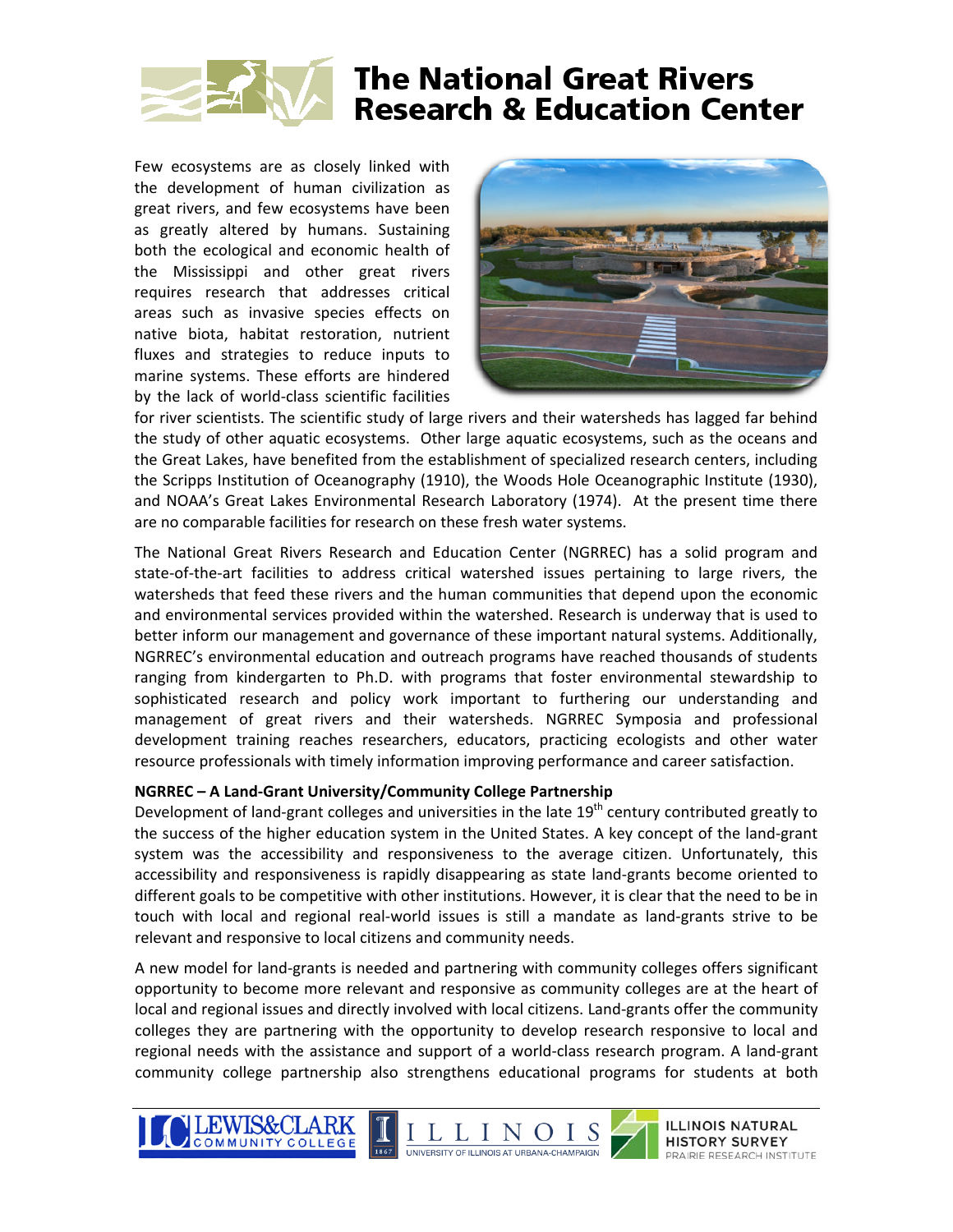## **The National Great Rivers Research & Education Center**

institutions and promotes development of new joint educational opportunities in touch with societal needs.

The University of Illinois, a land‐grant institution and Lewis and Clark Community College have pioneered such a partnership through the establishment of the NGRREC. This research, education and outreach center has a laser focus on the ecology of large rivers, their watersheds and the human communities that depend on them. The Center has become in just a few years the centerpiece of freshwater research in the country. Its success is due in large part to the land‐grant community college partnership which has provided a balanced support of NGREEC programs while returning significant benefits to each partner. A great synergy has developed which offers each institution returns and opportunities not otherwise achievable

Completing the relationship between the University of Illinois and Lewis and Clark Community College beyond expanded research and student educational opportunity is the direct feedback to workforce training programs. Such programs are at the core of the community college and can now be shaped by relevant research and be more responsive to citizen need and opportunity.

Sharing this pioneering  $21^{st}$  century model for land-grants and community colleges is underway with land-grants in the upper Mississippi Watershed and community colleges along the river as well as institutions across with country through the American Association of Community Colleges.

#### **Jerry F. Costello Confluence Field Station**

Situated in an area rich with local, state, federal, and private water resources infrastructure, the site on which the Field Station is located is a unique living laboratory to study rivers, their floodplain, and how we manage regulated rivers and streams. For example, directly across the Mississippi River from the Field Station is a 3,700‐acre bottomland environmental restoration project, and immediately downriver lies an 800‐acre Maple Island, licensed to NGRREC for ecological research. Program managers at the Corps of Engineers, U.S. Department of Agriculture, and U.S. EPA are bringing federal dollars to NGRREC scientists for applied research outputs that are better informing water resource management efforts.

The Field Station hosts state‐of‐the‐art research facilities including mesocosms. The mesocosms are three pairs of 75' x 6' concrete raceways that are semi recessed below the deck; 3' above the grade and 3' below grade. Weirs and screens of different sizes will be placed at different locations to offer the scientist a multitude of options for setting up various experiments. Each raceway will have individual electronic control of the water depth, water velocity and water volume allowing for experiments to be conducted simultaneously with multiple parameters.

#### **Global River Ecological Observatory Network**

NGRREC affiliates with the Illinois Natural History Survey have been collecting water quality and fish data on the UMRS for the Long Term Resource Monitoring Program (LTRMP) for over 15 years. Administered by the US Geological Survey and funded by the US Army Corps of Engineers, the LTRMP is a partnership of four federal agencies and five state agencies. NGRREC is one of seven research groups collecting and analyzing data for this important program.

NGRREC is expanding these monitoring and research activities into new locations on the Mississippi, Illinois, and Missouri rivers, and extending research and monitoring to the terrestrial habitats of these great rivers. Scientists at NGRREC are working with the YSI Corporation to create a network of monitoring buoys capable of real‐time, continuous collection of water quality and phytoplankton data. This effort will begin on the Mississippi, Missouri, and Illinois rivers, but